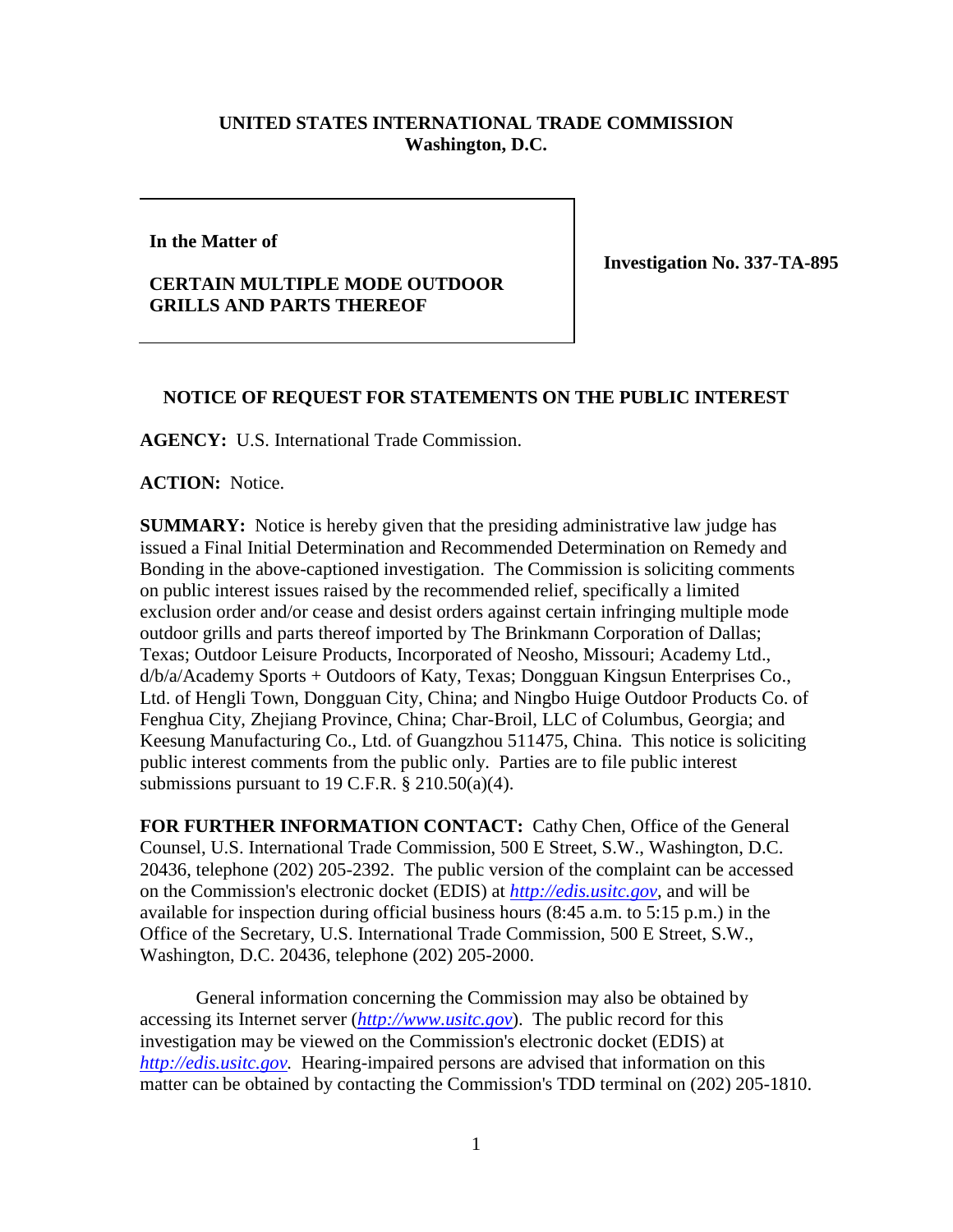**SUPPLEMENTARY INFORMATION:** Section 337 of the Tariff Act of 1930 provides that if the Commission finds a violation it shall exclude the articles concerned from the United States:

> unless, after considering the effect of such exclusion upon the public health and welfare, competitive conditions in the United States economy, the production of like or directly competitive articles in the United States, and United States consumers, it finds that such articles should not be excluded from entry.

19 U.S.C. § 1337(d)(1). A similar provision applies to cease and desist orders. 19 U.S.C.  $§$  1337(f)(1).

The Commission is interested in further development of the record on the public interest in these investigations. Accordingly, members of the public are invited to file submissions of no more than five (5) pages, inclusive of attachments, concerning the public interest in light of the administrative law judge's Recommended Determination on Remedy and Bonding issued in this investigation on October 9, 2014. Comments should address whether issuance of a limited exclusion order and/or a cease and desist order in this investigation would affect the public health and welfare in the United States, competitive conditions in the United States economy, the production of like or directly competitive articles in the United States, or United States consumers.

In particular, the Commission is interested in comments that:

- (i) explain how the articles potentially subject to the recommended orders are used in the United States;
- (ii) identify any public health, safety, or welfare concerns in the United States relating to the recommended orders;
- (iii) identify like or directly competitive articles that complainant, its licensees, or third parties make in the United States which could replace the subject articles if they were to be excluded;
- (iv) indicate whether complainant, complainant's licensees, and/or third party suppliers have the capacity to replace the volume of articles potentially subject to the recommended exclusion order and/or a cease and desist order within a commercially reasonable time; and
- (v) explain how the limited exclusion order and/or cease and desist order would impact consumers in the United States.

Written submissions must be filed no later than by close of business on Wednesday, November 5, 2014.